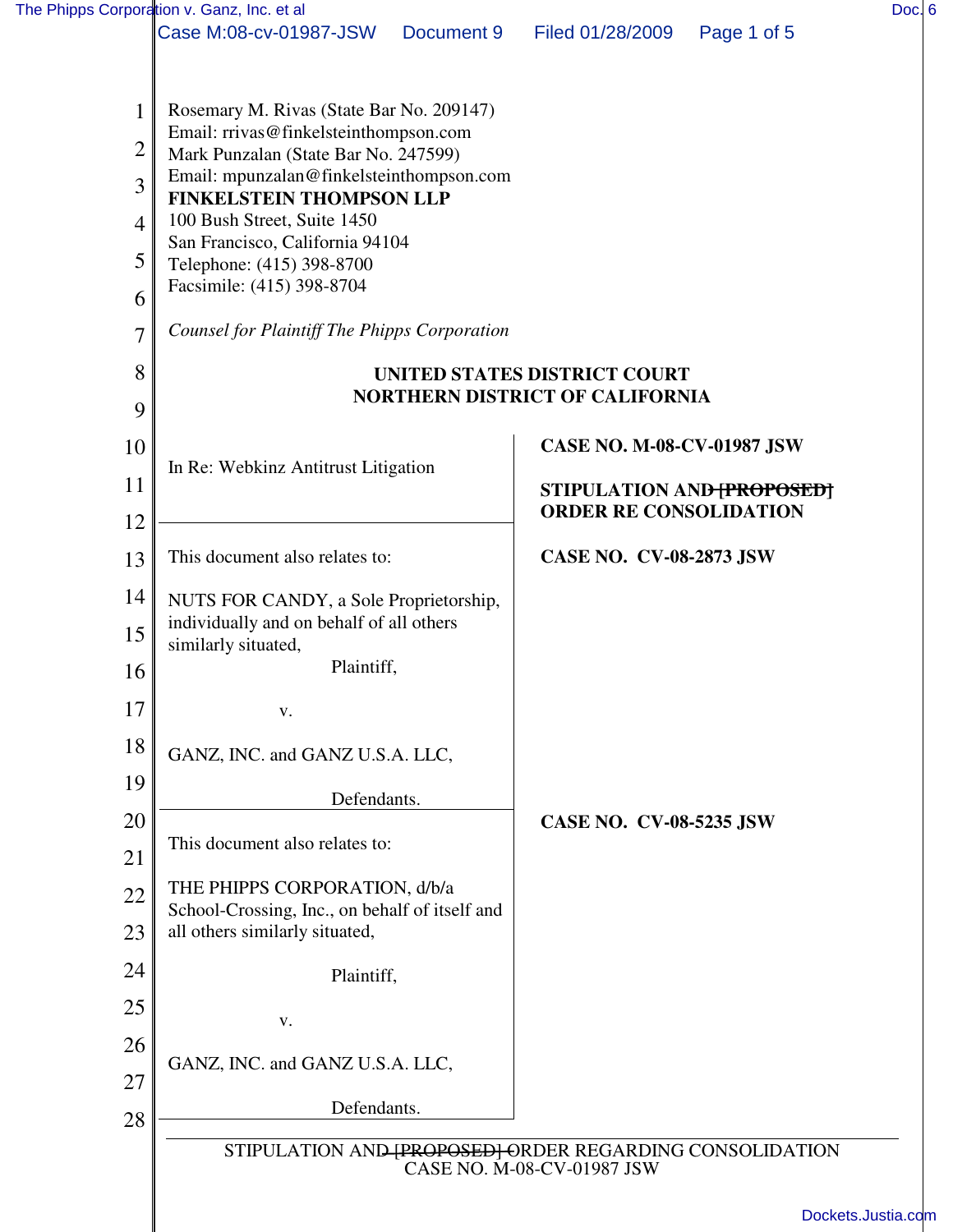-1- STIPULATION REGARDING CONSOLIDATION CASE NO. M-08-CV-01987 JSW 1 2 3 4 5 6 7 8 9 10 11 12 13 14 15 16 17 18 19 20 21 22 23 24 25 26 27 28 The Parties, by and through their counsel of record, hereby stipulate as follows: WHEREAS, on October 17, 2008, the Judicial Panel on Multidistrict Litigation consolidated the following actions in this Court for pretrial proceedings: • *Nuts for Candy v. Ganz, Inc., et al.,* Case No. 3:08-2873; • *Scott Comstock, et al. v. Ganz, Inc., et al.,* Case No. 1:08-4167; and • *Cortes Country Stores, Inc., etc. v. Ganz, Inc., et al.,* Case No. 1:08- 11184. WHEREAS, the above three actions (collectively captioned as *In Re: Webkinz Antitrust Litigation,* Case No. M-08-cv-01987 JSW), were brought against the same Defendants, Ganz, Inc. and Ganz U.S.A., LLC, and all allege that Defendants implemented an illegal tying arrangement requiring retailers to buy unrelated products from them in order to purchase their popular Webkinz toys; WHEREAS, on November 19, 2008, Plaintiff The Phipps Corporation, d/b/a School-Crossing, Inc., filed an action against Defendants Ganz, Inc. and Ganz U.S.A., LLC in this Court titled *The Phipps Corporation, d/b/a School-Crossing, Inc.* v. *Ganz, Inc.*, Case No. CV-08-5235 (hereinafter, "*School-Crossing*"); WHEREAS, on December 4, 2008, *School-Crossing* was deemed related to *Nuts for Candy v. Ganz, Inc., et al.,* Case No. 3:08-2873, and was assigned to this Court, as they both involve substantially the same defendants; arise from the same or closely related transactions, happenings, or events; and call for determination of the same or substantially related or similar questions of law and fact; WHEREAS, in an effort to effectively manage this litigation and move it forward in an efficient manner, IT IS HEREBY STIPULATED THAT: The action titled *The Phipps Corporation, d/b/a School-Crossing, Inc.* v. *Ganz, Inc.*, Case No. CV-08-5235 JSW should be consolidated with *In Re: Webkinz Antitrust Litigation*, Case No. M-08-cv-01987 JSW for pretrial proceedings.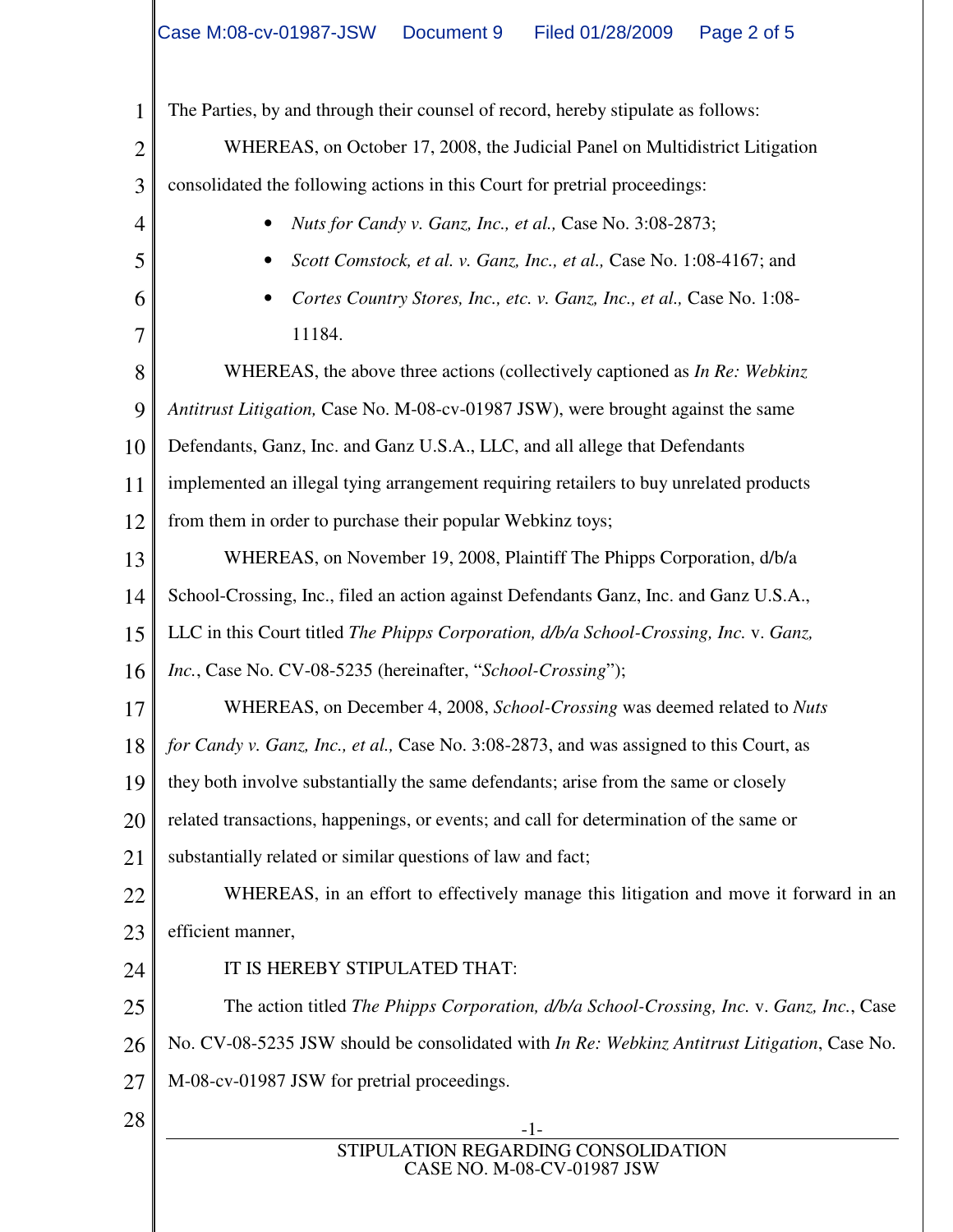|                | Case M:08-cv-01987-JSW  | Document 9       | Filed 01/28/2009                                                                                                      | Page 3 of 5                                               |  |  |
|----------------|-------------------------|------------------|-----------------------------------------------------------------------------------------------------------------------|-----------------------------------------------------------|--|--|
| 1              | Dated: January 27, 2009 |                  | <b>FINKELSTEIN THOMPSON LLP</b>                                                                                       |                                                           |  |  |
| $\overline{2}$ |                         |                  | By: /s/ Rosemary M. Rivas<br>Rosemary M. Rivas                                                                        |                                                           |  |  |
| 3              |                         |                  | 100 Bush Street, Suite 1450                                                                                           |                                                           |  |  |
| 4<br>5         |                         |                  | San Francisco, California 94104<br>Telephone: (415) 398-8700<br><b>Attorneys for Plaintiff The Phipps Corporation</b> |                                                           |  |  |
| 6              |                         |                  |                                                                                                                       |                                                           |  |  |
| 7              | Dated: January 27, 2009 |                  | <b>COTCHETT, PITRE &amp; McCARTHY</b>                                                                                 |                                                           |  |  |
| 8              |                         |                  | By: /s/ Steven N. Williams<br>Steven N. Williams                                                                      |                                                           |  |  |
| 9              |                         |                  | 840 Malcolm Road, Suite 200                                                                                           |                                                           |  |  |
| 10             |                         |                  | Burlingame, California 94010<br>Telephone: (650) 697-6000                                                             |                                                           |  |  |
| 11             |                         |                  | <b>Attorneys for Plaintiff Nuts for Candy</b>                                                                         |                                                           |  |  |
| 12             | Dated: January 27, 2009 |                  | PHILLIPS & GARCIA, LLP                                                                                                |                                                           |  |  |
| 13             |                         |                  | By: /s/ Andrew J. Garcia                                                                                              |                                                           |  |  |
| 14             |                         |                  | Andrew J. Garcia                                                                                                      |                                                           |  |  |
| 15             |                         | 13 Ventura Drive | North Dartmouth, MA 02747                                                                                             |                                                           |  |  |
| 16             |                         |                  | Telephone: (877) 892-5620<br>Attorneys for Plaintiff Cortes Country Stores, Inc.                                      |                                                           |  |  |
| 17             | Dated: January 27, 2009 |                  | <b>GOLD &amp; COULSON</b>                                                                                             |                                                           |  |  |
| 18             |                         |                  | By: /s/ Arthur S. Gold                                                                                                |                                                           |  |  |
| 19             |                         |                  | Arthur S. Gold                                                                                                        |                                                           |  |  |
| 20             |                         |                  | 11 S. LaSalle Street, Suite 2402<br>Chicago, Illinois 60603                                                           |                                                           |  |  |
| 21             |                         |                  | Telephone: (312) 372-0777                                                                                             |                                                           |  |  |
| 22             |                         |                  | PHILLIPS & GARCIA, LLP                                                                                                |                                                           |  |  |
| 23             |                         |                  | By: /s/ Paul Gerard Hamel                                                                                             |                                                           |  |  |
| 24             |                         |                  | Paul Gerard Hamel                                                                                                     |                                                           |  |  |
| 25             |                         | 13 Ventura Drive | North Dartmouth, MA 02747                                                                                             |                                                           |  |  |
| 26             |                         |                  | Telephone: (877) 892-5620                                                                                             | Attorneys for Plaintiffs Scott Comstock, Sherri Comstock, |  |  |
| 27             |                         |                  | d/b/a The Cheshire Cat and The Spotted Crocodile                                                                      |                                                           |  |  |
| 28             |                         |                  | $-2-$                                                                                                                 |                                                           |  |  |
|                |                         |                  | STIPULATION REGARDING CONSOLIDATION                                                                                   |                                                           |  |  |
|                |                         |                  | CASE NO. M-08-CV-01987 JSW                                                                                            |                                                           |  |  |
|                |                         |                  |                                                                                                                       |                                                           |  |  |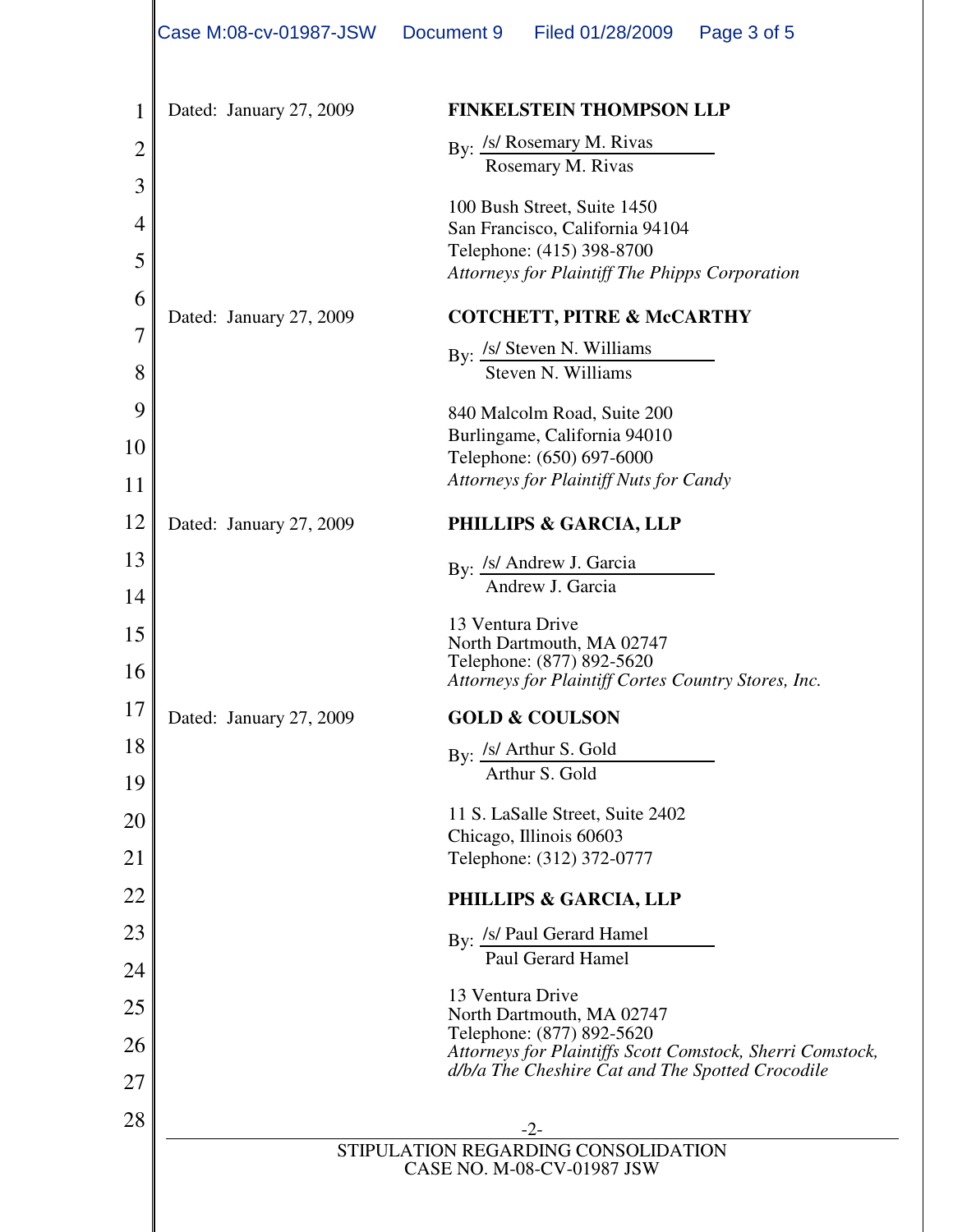|                | Case M:08-cv-01987-JSW Document 9 | Filed 01/28/2009                                                     | Page 4 of 5 |
|----------------|-----------------------------------|----------------------------------------------------------------------|-------------|
| $\mathbf{1}$   | Dated: January 27, 2009           | <b>BAKER &amp; HOSTETLER LLP</b>                                     |             |
| $\overline{2}$ |                                   |                                                                      |             |
| 3              |                                   | By: <i>Isl</i> Robin Harvey<br>Robin Harvey                          |             |
| $\overline{4}$ |                                   | 312 Walnut Street, Suite 3200<br>Cincinnati, Ohio 45202              |             |
| 5              |                                   | Telephone: (513) 929-3409<br>Attorneys for Defendants GANZ, INC. and |             |
| 6              |                                   | GANZ U.S.A., LLC                                                     |             |
| $\overline{7}$ |                                   |                                                                      |             |
| 8              |                                   |                                                                      |             |
| 9              |                                   |                                                                      |             |
| 10             |                                   |                                                                      |             |
| 11             |                                   |                                                                      |             |
| 12             |                                   |                                                                      |             |
| 13             |                                   |                                                                      |             |
| 14             |                                   |                                                                      |             |
| 15             |                                   |                                                                      |             |
| 16             |                                   |                                                                      |             |
| $17\,$         |                                   |                                                                      |             |
| 18             |                                   |                                                                      |             |
| 19             |                                   |                                                                      |             |
| 20             |                                   |                                                                      |             |
| 21             |                                   |                                                                      |             |
| 22             |                                   |                                                                      |             |
| 23             |                                   |                                                                      |             |
| 24             |                                   |                                                                      |             |
| 25             |                                   |                                                                      |             |
| 26             |                                   |                                                                      |             |
| 27             |                                   |                                                                      |             |
| 28             |                                   | $-3-$                                                                |             |
|                |                                   | STIPULATION REGARDING CONSOLIDATION<br>CASE NO. M-08-CV-01987 JSW    |             |
|                |                                   |                                                                      |             |